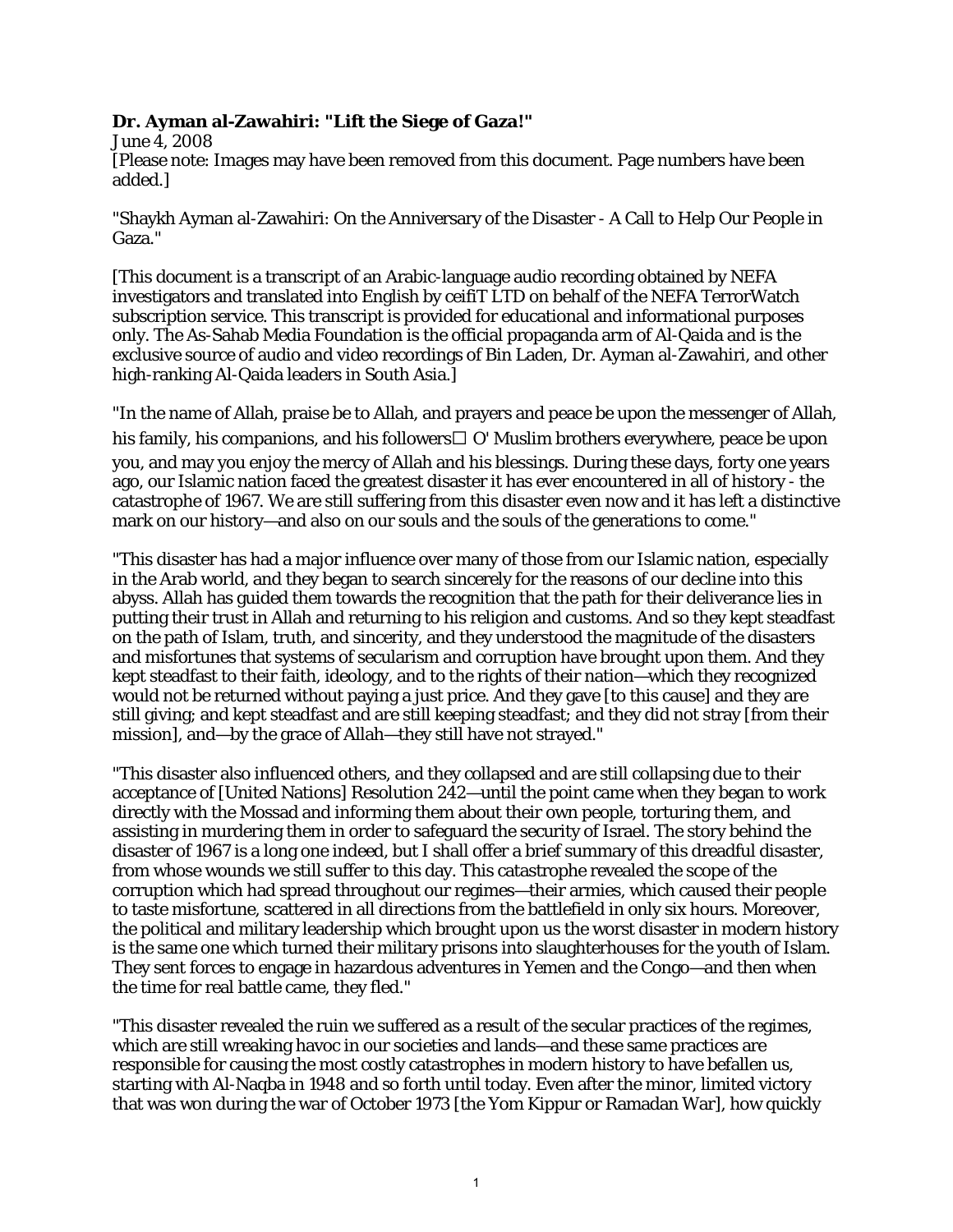did the treacherous regimes waste it! One day after the war began, [Egyptian President Anwar] al- Sadat sent his famous telegram to the Americans—that he had decided neither to intensify the battles nor widen the confrontation—and the American-Israeli reply was bombarding Egyptian and Syrian forces, and then breaching the Egyptian front and encircling the third field army. This disaster revealed the collapse of the official Arab regimes and their total inability to protect the Islamic nation, its sacred places, and its wealth—and instead clearly proved that they were also one of the reasons for the misfortunes and catastrophes [suffered by the Islamic nation]."

"It also revealed that this official regime [in Egypt] has no principles, values, or ideology to which it adheres, except for keeping the tyrants on their thrones. This regime, which still haggles over the issue of Palestine, is the same regime that began the descent into the chasm of surrender, and which surrendered four-fifths of Palestine. This is the same regime besieges Gaza today in order to force it to submit to Israeli demands, and which tortures its sons in order to extract from them information, handing it over to the CIA and the Mossad. This disaster has revealed the breakdown of the concept of Arab nationalism which promoted Arab nationalism as the most important issue and ... whose revolutionaries have turned into supporters of America and Israel whoever refuses to obey them in the slightest matter shall be poisoned so that the rest of the cabal shall continue to pursue their treacherous ways. They used to say, 'we would cooperate with the Devil in order to liberate Palestine', and they cooperated with the Devil and lost Palestine ... This disaster has demonstrated the strength of the devotion of this Islamic nation, in that its sons continue to set out and perform jihad. The governments have sold us out and betrayed us, and they besiege their own sons, pursue them, and torture them. The authorities are waiting for permission from the leadership to begin waging jihad, and if the road were to be too easy, they would first request permission from the emperor of the White House."

"Therefore, the sons of the Islamic nation should break the chains of the treacherous regimes and the impotent authorities and set forth to join the battle and aid the mujahideen. Jihad has become an individual duty, and every one of us is responsible for it. The imprisoned Gaza Strip, ruined by rule of corrupt, secular law, is still being besieged by this same regime to this day and it has tightened the grip around her throat in order to force her to submit before the Zionist raiders. Then, there is the desecrated Sinai, whose sovereignty was sold out by the treacherous rulers in return for no sovereignty and the duty of protecting the borders of Israel. Its sons are being tortured and killed today in order to protect the corrupt Israeli trade in [the Sinai], and its people are punished severely for their assistance to the mujahideen in Gaza."

"Therefore, I say to my Muslim brothers in Gaza that whoever besieges you is a treacherous criminal and an enemy of Allah and his messenger—from the soldiers of [Egyptian] Central Security who protect the wall of betrayal [between Gaza and Sinai], to Hosni Mubarak himself. It is your right to enter Egypt whenever you like, and to destroy the walls of betrayal whenever you like—and whoever stands in your way has only himself to blame. Egypt is not a farm that belongs to Hosni Mubarak or his son, and Allah has created her people to be free—not as property that can be sold or as a possession that can be bequeathed. I say to my Muslim brothers in Sinai: help your brothers in Gaza. Join in their battles with what you have, and if they start to break down the wall of betrayal, join them. This disgraceful wall prevents food and medicine from reaching our people and brothers in Gaza, while it opens with a welcome greeting before 50,000 Israeli tourists who came over the Passover holiday to engage in corruption on the beaches of Sinai. A brother in Gaza is forbidden to cross over to meet his brothers in Egypt, while an Israeli tourist crosses over without a visa, all so that the traitors may increase their sinful riches that they earn through corrupt commercial dealings in Sinai. This disgraceful wall is the sinister fruit of the Sykes- Picot [treaty], to which the treacherous Arab regimes adhere. This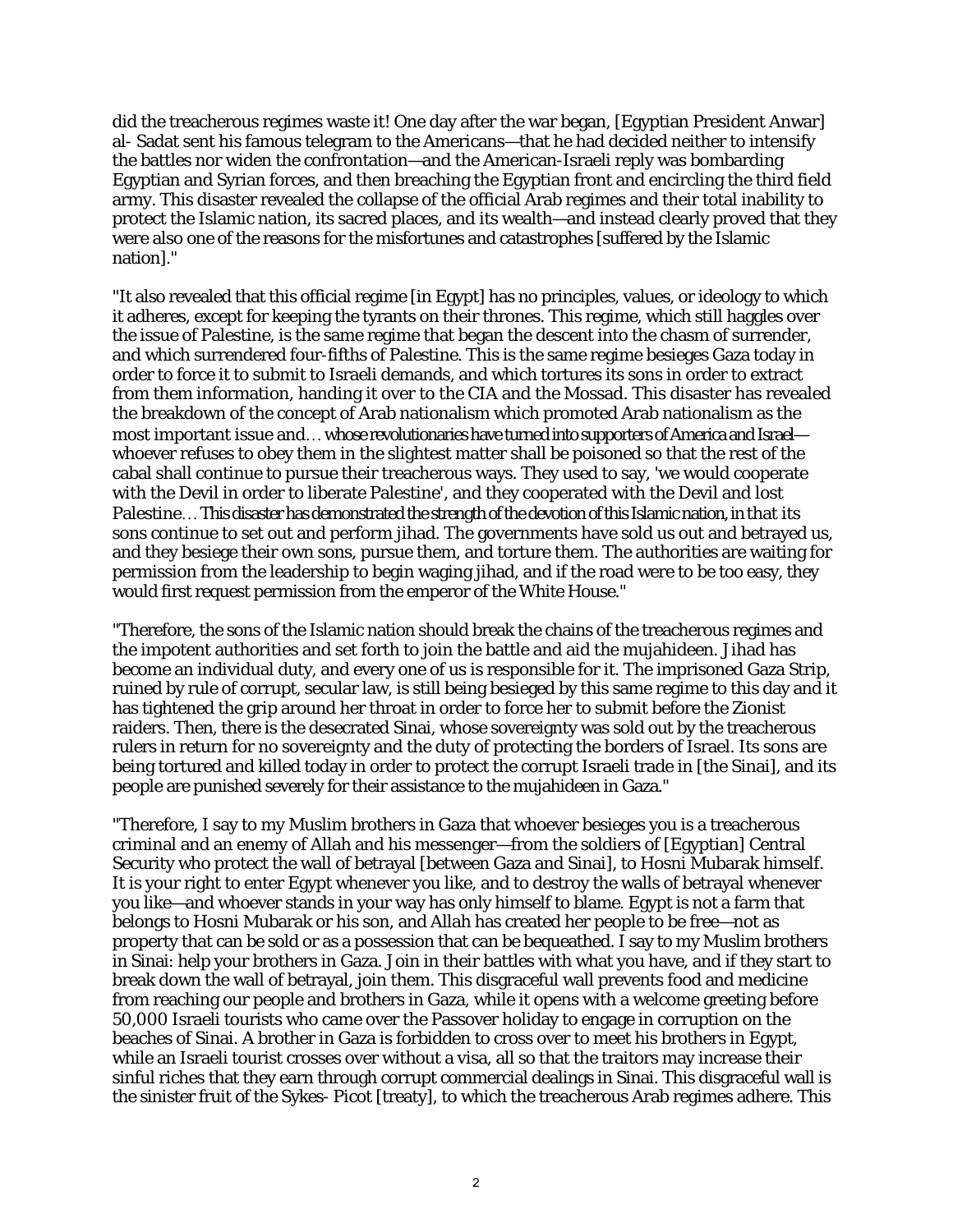wall did not exist during the era of the Caliphate state, which continued to protect Palestine until its last breath. Then came the Arab sons of Sykes-Picot, who sold out the most important issue to the Arabs."

"This disaster has demonstrated that the treacherous regime has no interest in safeguarding the rights of Egyptian prisoners, who were abandoned by the leaders of the defeated catastrophe as victims for the Israelis. How can this be? [The Egyptian government] has imprisoned people from Gaza in order to extract from them information to be given to the Jews! My Muslim brothers, we need to understand the nature of the conflict: we face a Christian-Zionist hostility towards Islam and Muslims, from their humiliation of our book and our Prophet, may Allah bless him and grant him salvation, to conquering our lands and plundering our riches, to supporting the regimes that steal the food from their mouths and leave them to kill one another in the food lines, all while the thieves swim in a sea of illegal money. Why should the Muslim nation starve when it is the richest nation on the face of the earth? Where are its abundant riches? Where is its power? Where is merely the money from petroleum? Where are these riches hidden? They are hidden in the banks of the Christian and Jewish raiders and in the pockets of their treacherous agents. If we do not rid ourselves of them, we shall starve to death."

"The only way to have independence, sovereignty, and to safeguard our riches, justice and political reform is through jihad and adherence to Islam. Islam is the path of deliverance and the salvation of the nation and of all humanity. These are the basic facts of our conflict. If we do not familiarize ourselves with them and transform that knowledge from hidden anger into the energy of action and a will to change, then we shall remain mired by the chains of exploitation, despotism, and enslavement. Another thing which the memory of this disaster brings up is the central role of Egypt in the history of Islam. When the leadership of Egypt was a mujahid leadership, it led the nation to victory—and when the leadership of Egypt was a treacherous leadership, it led the nation to defeat and humiliation. This was the leadership of Egypt during this disaster and afterwards. It abandoned the historical role of Egypt in defending the Muslim nation and containing spread of the Zionist enemy. Therefore, the people of Egypt have an unquestionable duty to act in order to free her from their treacherous, corrupt, and corrupting leadership."

"In conclusion, I say to our brothers in Palestine that the calamity of 1967 reminds us of the tiresome and repeated story about returning to the borders June 4, 1967. This is a campaign set upon spread desperation among the ranks of our people and our brothers in Palestine, arguing that we should adhere to the borders of June 4, 1967—and as for Palestine from before then—it should be agreed to abandon these lands and surrender them to the museums of history. Much to our regret, it has been encouraged by a group of the clerics of the Marines, who declare publicly that we can normalize relations with Israel if the imaginary state of Palestine were to be established. This does not delight them, but they make these announcements at their conferences and write it on their websites."

"Therefore, I say to my brothers in Palestine that those who have begun talking about the borders of 1967 have no borders at all, and those who have committed to honoring international resolutions do not please the lords of these resolutions. So keep to your Qurans and your battle trenches, and do not abandon the mission of establishing the rule of Islamic law. Increase your martyrdom operations, your rockets, and your ambushes—for there is no other solution. Reply to those who try to spread desperation amongst you regarding the hopes of reclaiming all of Palestine that Allah has promised us victory, so why should we despair? And if America is meeting its destruction in Iraq and Afghanistan at the hands of our brothers, then why should we despair? Reply to them, 'By Allah, even if the entire world were to abandon Palestine, the